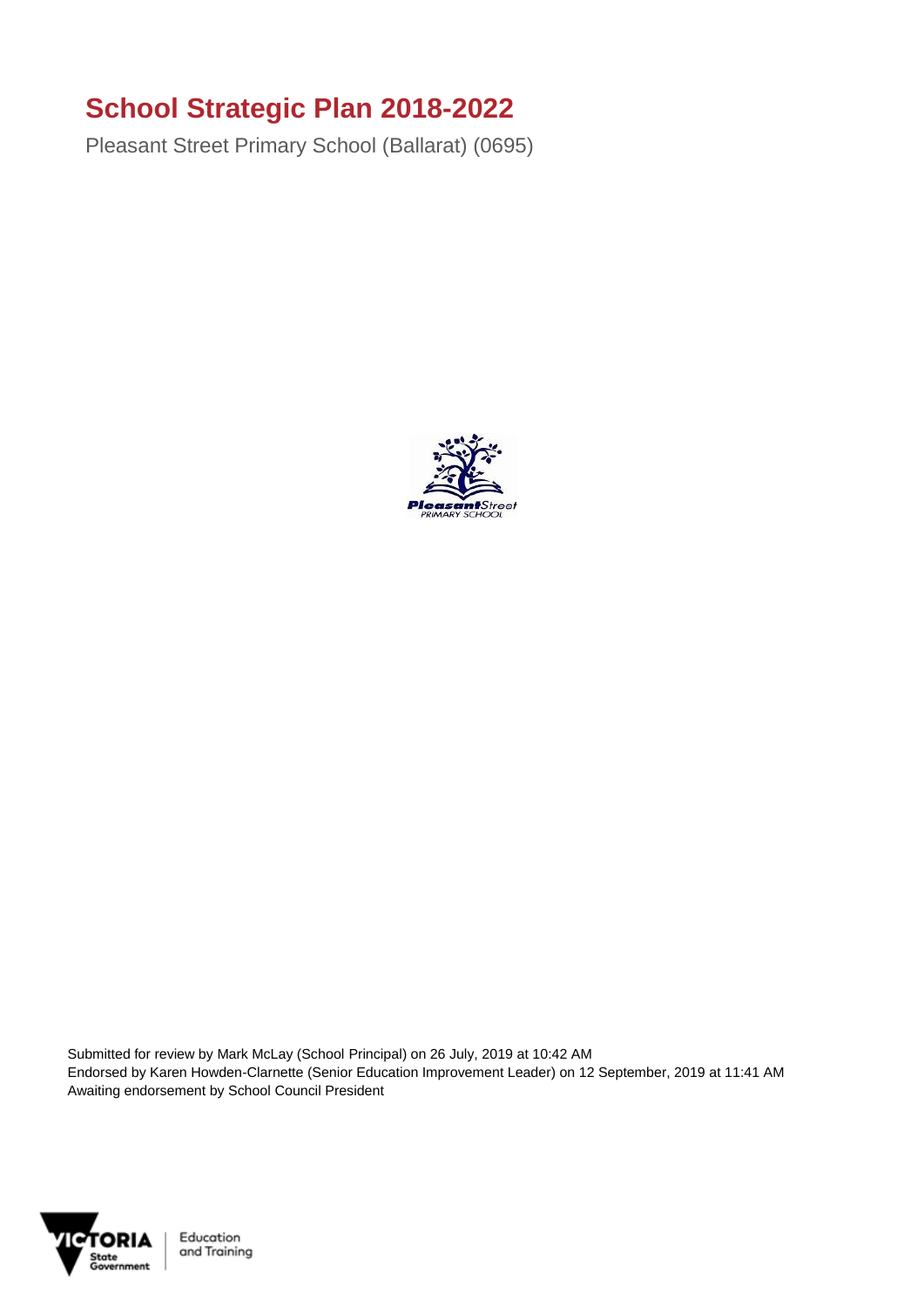## **School Strategic Plan - 2018-2022**

Pleasant Street Primary School (Ballarat) (0695)

| <b>School vision</b>      | We aim to provide a nurturing and challenging environment that promotes and enthusiasm for learning and prepares individuals to<br>become reflective and valued members of society.                                                                                                                                                                                                                                                                                                                                                                                                                                                                                                                                                                                                                                                                                                                                                                                                                                                                                                                                                                                                                                                                                                                                                                                                          |
|---------------------------|----------------------------------------------------------------------------------------------------------------------------------------------------------------------------------------------------------------------------------------------------------------------------------------------------------------------------------------------------------------------------------------------------------------------------------------------------------------------------------------------------------------------------------------------------------------------------------------------------------------------------------------------------------------------------------------------------------------------------------------------------------------------------------------------------------------------------------------------------------------------------------------------------------------------------------------------------------------------------------------------------------------------------------------------------------------------------------------------------------------------------------------------------------------------------------------------------------------------------------------------------------------------------------------------------------------------------------------------------------------------------------------------|
| <b>School values</b>      | The qualities that we value at Pleasant Street Primary School are; respect, honesty, excellence, resilience and creativity.<br>We demonstrate:<br>Respect by displaying an attitude of caring and consideration for ourselves, others and the environment.<br>Honesty by being truthful and trustworthy in action and word.<br>Excellence by striving to do and be the best we can be.<br>Resilience by endeavouring to respond positively to challenges and disappointments.<br>Creativity by developing our personal talents to bring new ideas into being.                                                                                                                                                                                                                                                                                                                                                                                                                                                                                                                                                                                                                                                                                                                                                                                                                                |
| <b>Context challenges</b> | Context<br>Our school is a vibrant and forward thinking community of learners. We are a P-6 Primary School with 356 students adjacent to Lake<br>Wendouree in Ballarat. We are proud of our traditions and our emphasis on forward thinking.<br>The very committed professional teaching team work together to ensure effective, consistent and engaging programs are planned<br>and implemented. The school is actively engaged in providing our students with a curriculum that is stimulating and linked to the<br>real world.<br>Our students participate in a variety of specialist programs including, Physical Education, Visual Arts, Performing Arts and Japanese.<br>The curriculum is enhanced by a variety of extra-curricular activities including excursions and camps, special event days, sports<br>programs, school performances, instrumental music tuition, debating teams, UNSW competitions, and student leadership programs.<br>Our strengths include providing learning depth and breadth to cater for diverse learning needs and to ensure everyone has the<br>opportunity to experience success.<br>We value the importance of the partnership between the home and the school in the development and learning of each child. The<br>school enjoys excellent community support. The community is kept well informed of school events and programs through a student |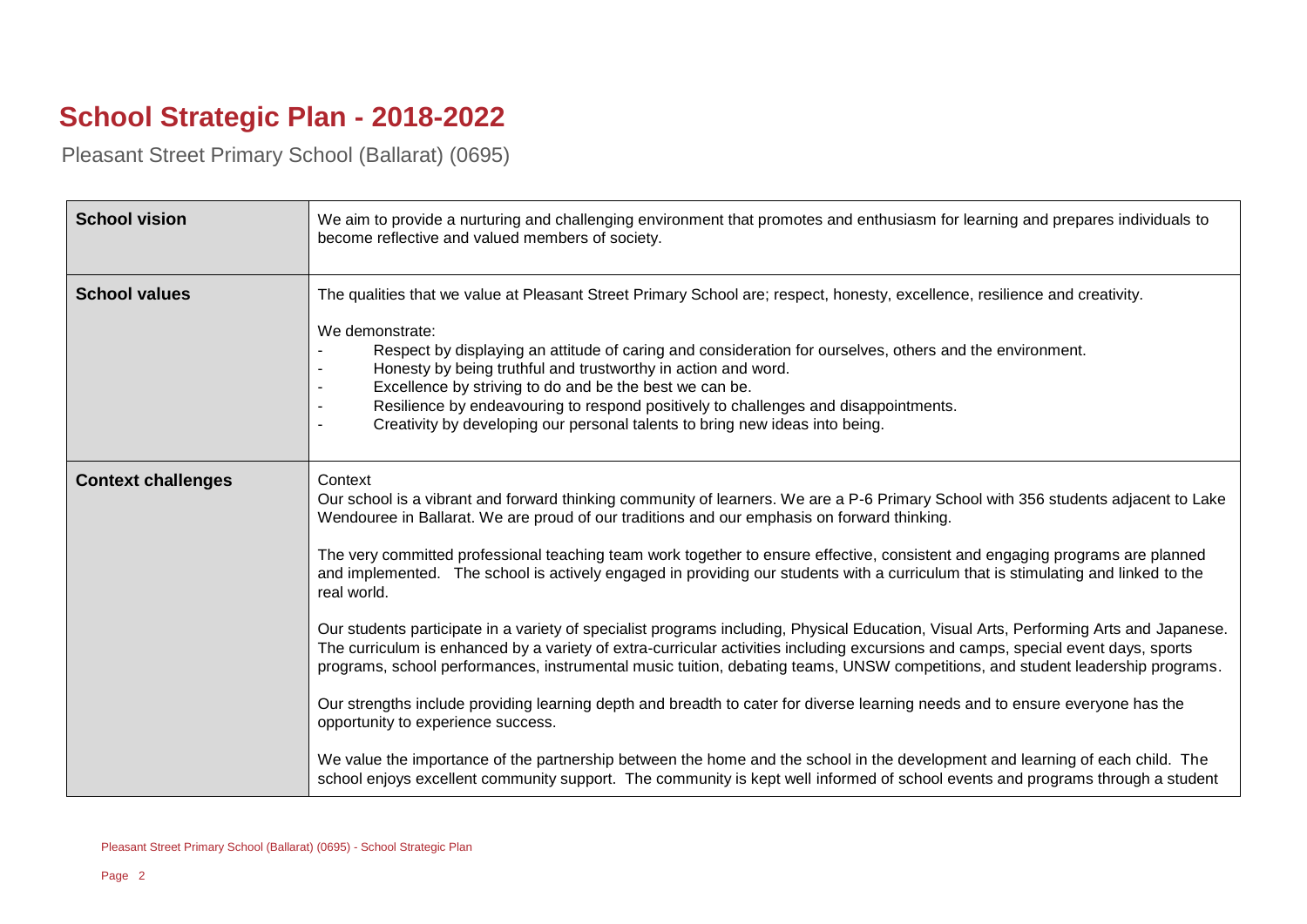|                             | management tool and this assists in the maintenance of enthusiasm, spirit and pride.                                                                                                                                                                                                                                                                                                                                                                                                                                                                                                              |
|-----------------------------|---------------------------------------------------------------------------------------------------------------------------------------------------------------------------------------------------------------------------------------------------------------------------------------------------------------------------------------------------------------------------------------------------------------------------------------------------------------------------------------------------------------------------------------------------------------------------------------------------|
|                             | School Council is committed to providing high quality school governance.                                                                                                                                                                                                                                                                                                                                                                                                                                                                                                                          |
|                             | The school maintains and continues to strive to develop a stimulating, safe and strong learning oriented environment for all members<br>of its school community.                                                                                                                                                                                                                                                                                                                                                                                                                                  |
|                             | Key Challenges<br>Ensuring a consistent understanding of the school's approach in literacy and numeracy.<br>Literacy and Numeracy intervention, maintaining (literacy) and establishing (numeracy).<br>Developing student voice and agency.<br>How to stimulate interest, curiosity, promote questioning and connect learning to the real world.<br>Numeracy as a key area of focus.<br>Utilising the expertise of the parent community.<br>Developing mechanisms to receive informed and timely feedback from both the parent and wider community.                                               |
| Intent, rationale and focus | Pleasant Street Primary School aims to meet all School Strategic Plan goals and targets within the life of the plan.<br>Meeting set goals will support students to be literate, numerate and mindful.<br>The key improvement strategies identified within goal one will be the priority areas for the first two years of the plan.<br>Goal number two will be explored in the first year of the SSP through a DET pilot.<br>The key improvement strategies identified within goals two and three will be explored in the second year of the SSP and embedded<br>in the final 2 years of the plan. |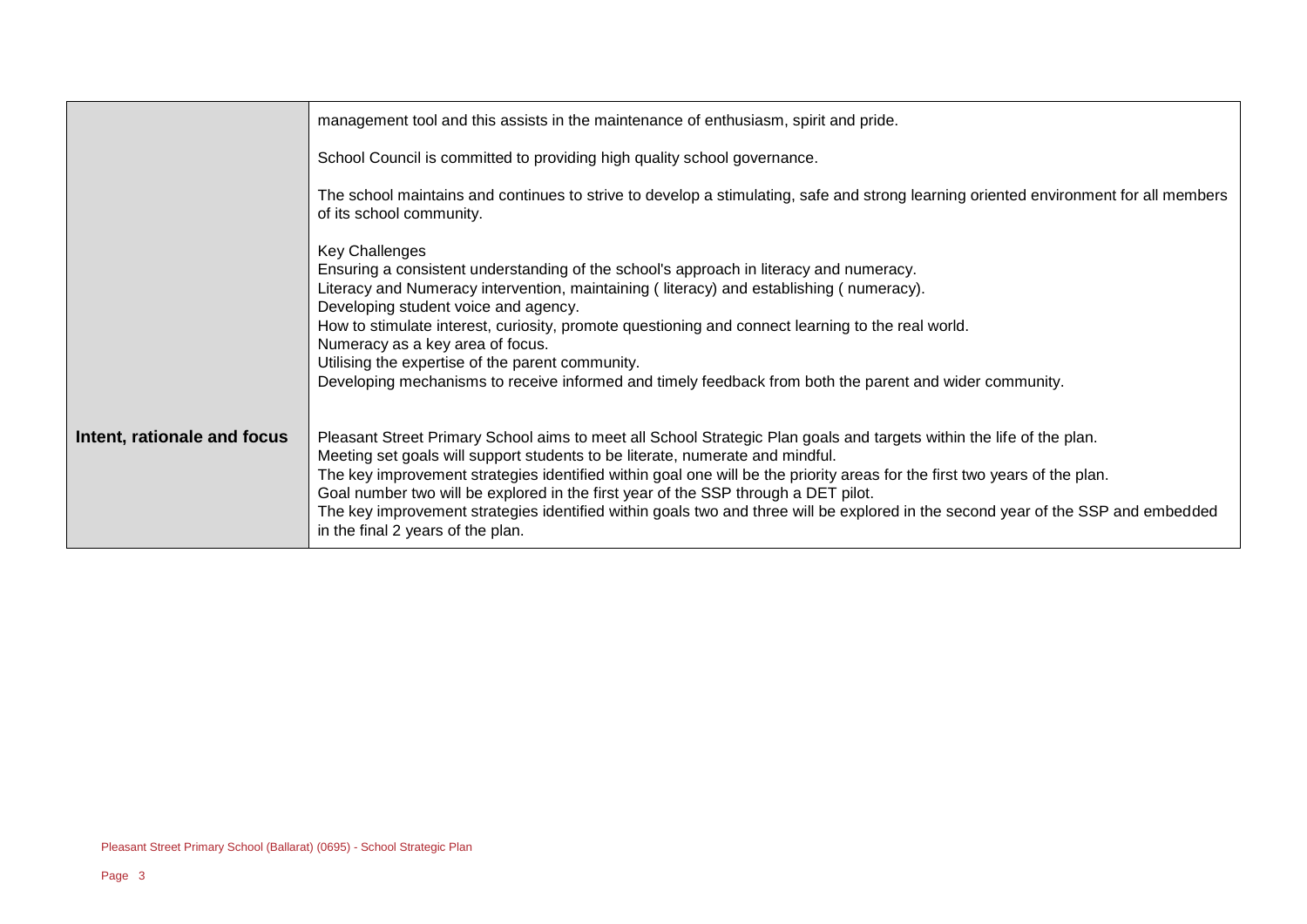## **School Strategic Plan - 2018-2022**

Pleasant Street Primary School (Ballarat) (0695)

| Goal 1     | Improve student learning outcomes in literacy and numeracy                                                                                                                                                                                                                                                                                                                                                                                                                                              |
|------------|---------------------------------------------------------------------------------------------------------------------------------------------------------------------------------------------------------------------------------------------------------------------------------------------------------------------------------------------------------------------------------------------------------------------------------------------------------------------------------------------------------|
| Target 1.1 | By 2022 the percentage of Year 3 students achieving in the top two bands in NAPLAN will increase from 2018<br>data for:<br>• Reading from 78% to 80% or greater<br>• Writing from 76% to 80% or greater<br>• Numeracy from 54% to 60% or greater.<br>By 2022 the percentage of Year 5 students achieving in the top two bands in NAPLAN will increase from 2018<br>data for :<br>• Reading from 64% to 70% or greater<br>• Writing from 18% to 25% or greater<br>• Numeracy from 47% to 55% or greater. |
| Target 1.2 | By 2022 the percentage of students achieving medium and high relative learning growth from Year 3 to 5 on NAPLAN will increase<br>from 2018 data for:<br>• Reading from 85% to 90% or greater<br>• Writing from 68% to 80% or greater<br>• Numeracy from 79% to 80% or greater.                                                                                                                                                                                                                         |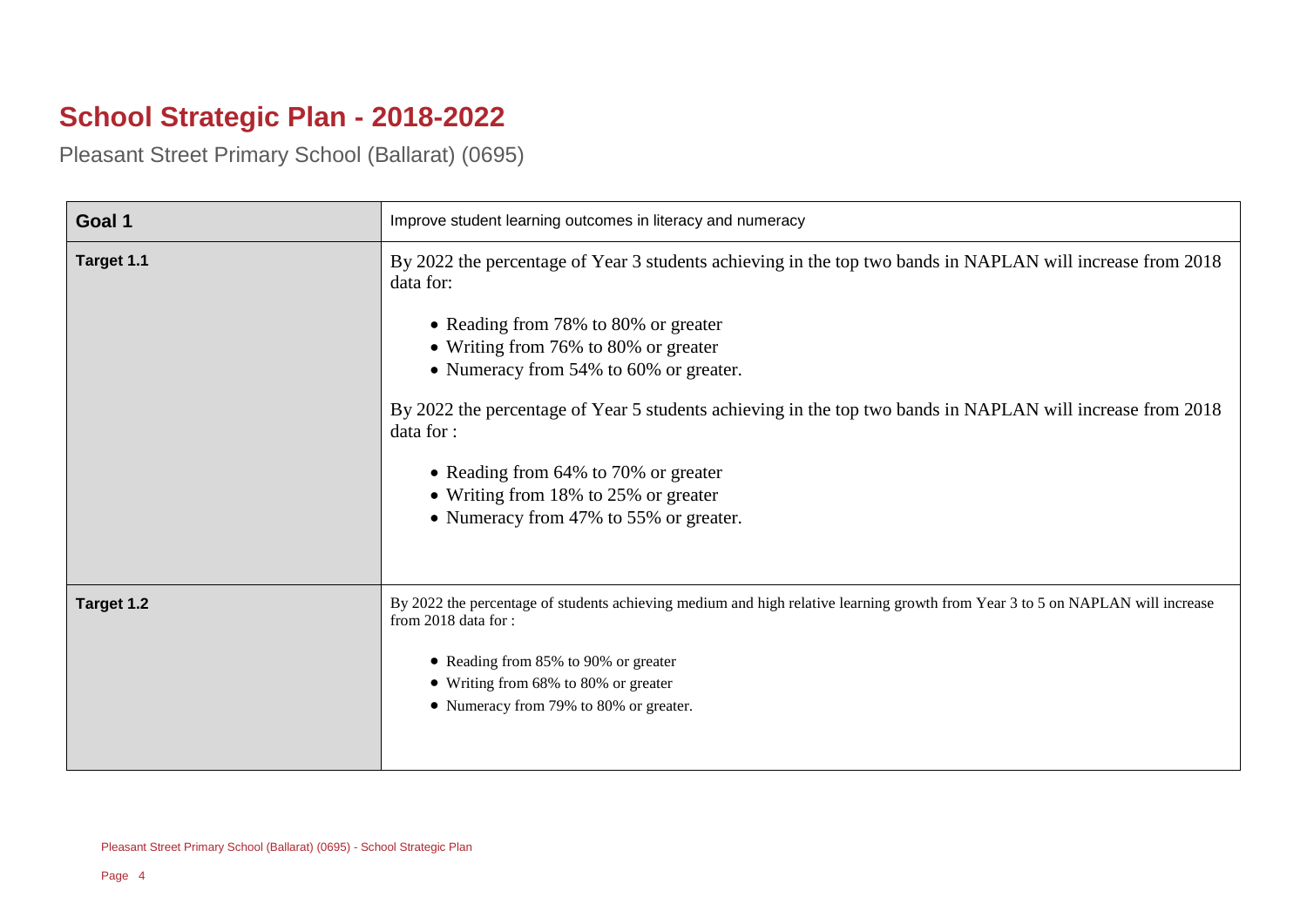| Target 1.3                                                                 | By 2022 the percentage of students achieving above Victorian Curriculum standards at Years F-6 to be 50% or greater for Reading and<br>Viewing, 50% or greater for Writing, and 50% or greater for Number and Algebra.                                                                                                  |
|----------------------------------------------------------------------------|-------------------------------------------------------------------------------------------------------------------------------------------------------------------------------------------------------------------------------------------------------------------------------------------------------------------------|
| Target 1.4                                                                 | By 2022 the percentage of positive responses in the School Staff Survey (SSS) School Climate module will increase from 2018 data<br>for:<br>• Collective responsibility from 78% to 85%<br>• Staff trust in colleagues from 70% to 80%.                                                                                 |
| Target 1.5                                                                 | By 2022 the percentage of positive responses in the School Staff Survey Teaching and Learning - Planning module will increase from<br>2018 data for:<br>• Understand curriculum from 73% to 80%<br>• Time to share pedagogical content knowledge from 66% to 80%<br>• Use data for curriculum planning from 73% to 80%. |
| <b>Key Improvement Strategy 1.a</b><br><b>Building practice excellence</b> | Develop an agreed and consistently implemented instructional model that ensures the individual learning needs of all<br>students are being met                                                                                                                                                                          |
| <b>Key Improvement Strategy 1.b</b><br>Curriculum planning and assessment  | Build teacher and student confidence in utilising a range of assessment strategies and data to effectively plan for, and<br>assess teaching and learning                                                                                                                                                                |
| <b>Key Improvement Strategy 1.c</b><br>Evaluating impact on learning       | Embed a culture of curriculum planning that assesses the impact of learning and differentiates to meet the needs of every<br>student                                                                                                                                                                                    |
| Goal 2                                                                     | Build student voice, agency, and leadership.                                                                                                                                                                                                                                                                            |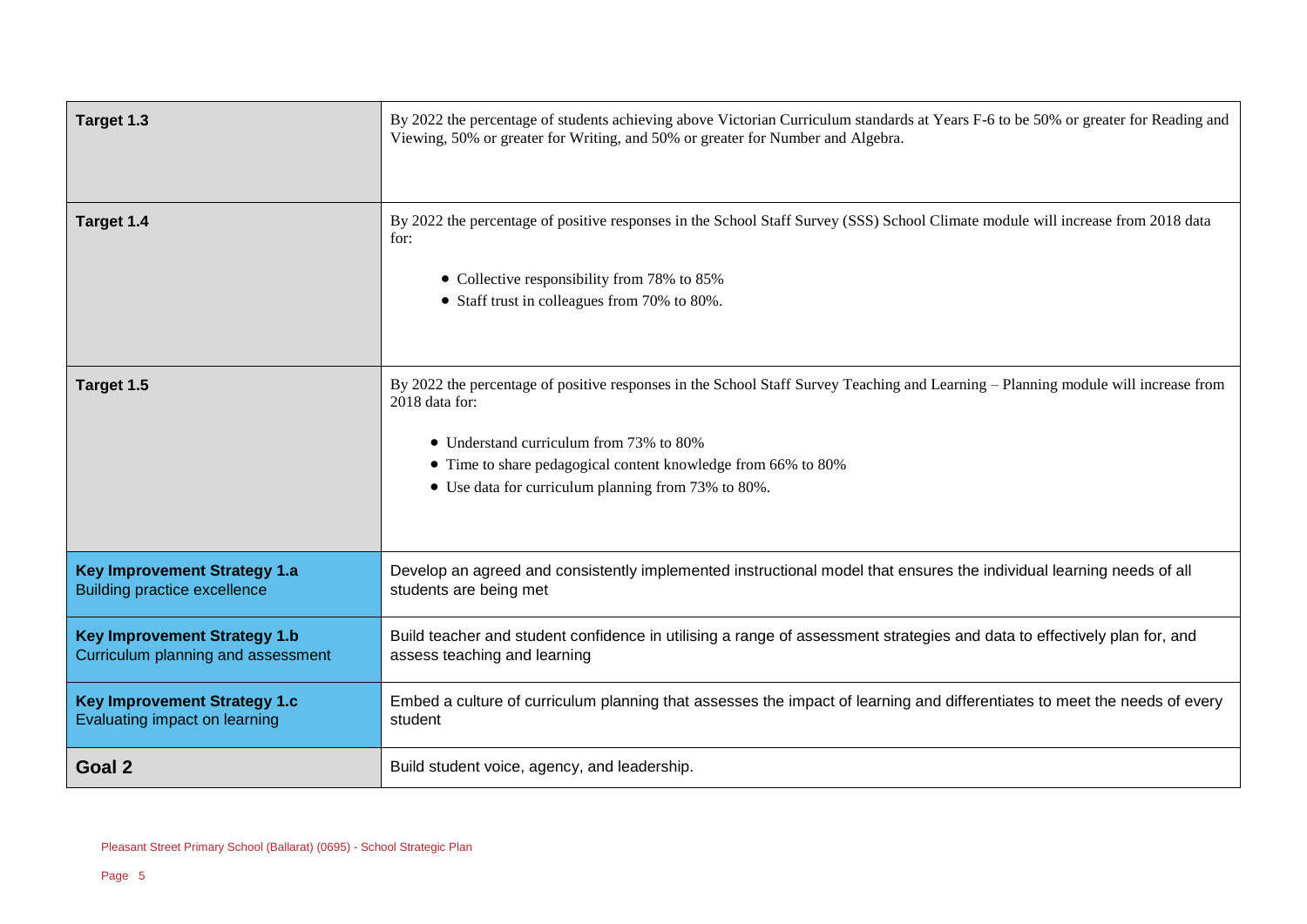| Target 2.1                                                                              | By 2022 the percentage of positive responses in the Student Attitudes to School Survey will increase from 2018 data for:                                                                                                                             |
|-----------------------------------------------------------------------------------------|------------------------------------------------------------------------------------------------------------------------------------------------------------------------------------------------------------------------------------------------------|
|                                                                                         | • Student voice and agency from 73% to 85%<br>• Effective teaching time from 82% to 90%<br>• Stimulated learning from 78% to 85%.                                                                                                                    |
| Key Improvement Strategy 2.a<br>Empowering students and building school<br>pride        | Increase the active participation of all students in their learning.                                                                                                                                                                                 |
| <b>Key Improvement Strategy 2.b</b><br>Empowering students and building school<br>pride | Develop personalised learning for students to stimulate interest, curiosity, promote questioning and connect learning to the<br>real world.                                                                                                          |
| Goal 3                                                                                  | Engage and nurture the school community as partners in improving student outcomes                                                                                                                                                                    |
| Target 3.1                                                                              | By 2022 the percentage of positive responses in the Student Attitudes to School Survey will increase from 2018 data for:<br>• School connectedness from 85% to 90%<br>• Motivation and interest from 86% to 90%<br>$\bullet$ Effort from 86% to 90%. |
| Target 3.2                                                                              | By 2022 the percentage of positive responses in the Parent Opinion Survey will increase from 2018 data for:                                                                                                                                          |